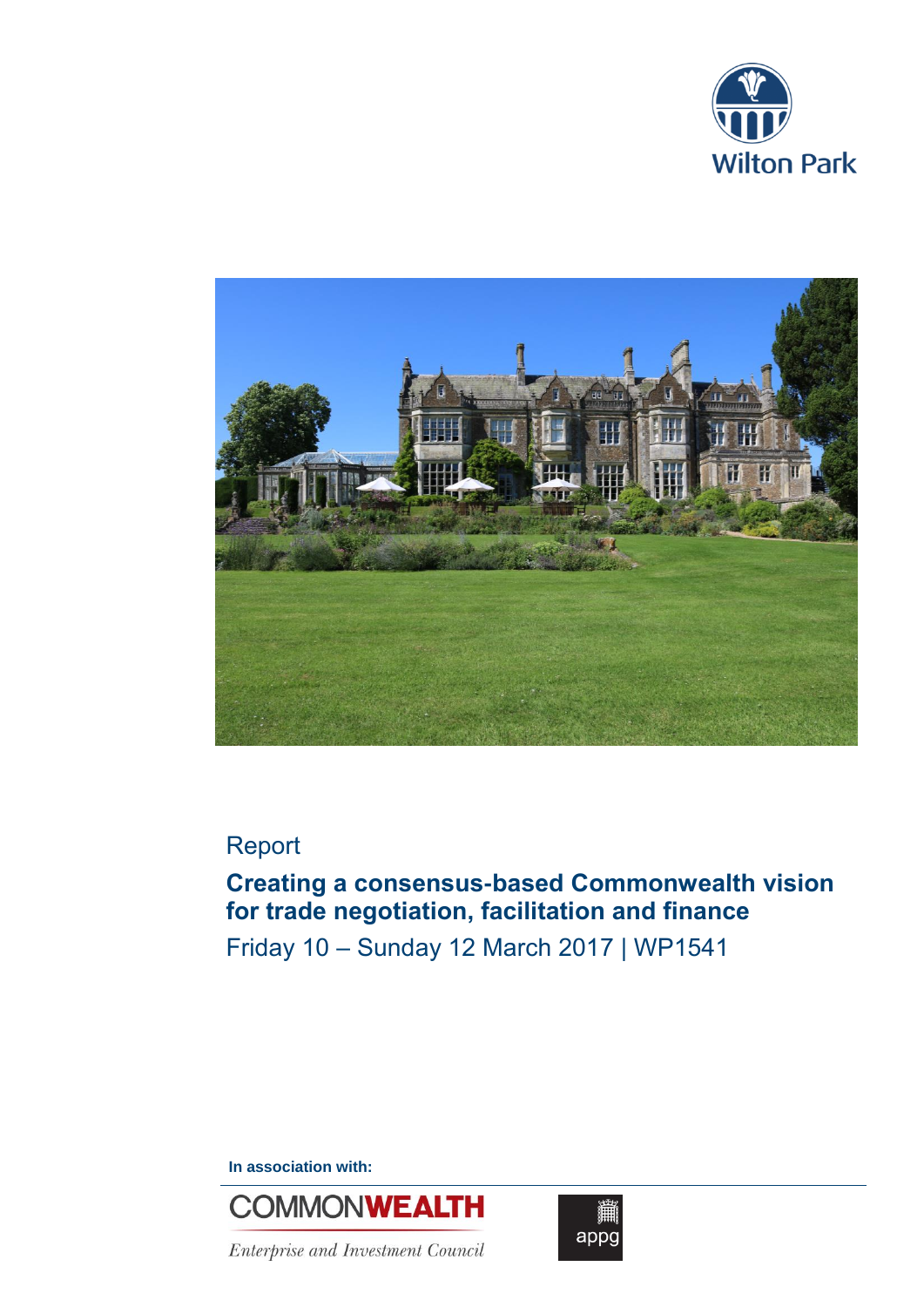

## Report

## **Creating a consensus-based Commonwealth vision for trade negotiation, facilitation and finance**

### Friday 10 – Sunday 12 March 2017 | WP1541 **Introduction**

### The World Trade Organisation (WTO) finds itself at a pivotal moment. Despite significant progress at the last two WTO Ministerial Conferences (MC), there remain persistent and fundamental divisions between members on the negotiating agenda of the WTO. For the first time, Ministers at MC10 in Nairobi in December 2015 acknowledged that the organisation's membership is divided on how to progress future negotiations. Recent (protectionist) messages from the Trump Administration on trade policy in general and the WTO in particular, and resounding silence on trade from G20 group, have underlined this absence of clear direction and leadership in the global trading system.

As a community that spans five regions, encompassing some of the wealthiest and least developed countries in the world, the Commonwealth represents a real opportunity to help build consensus and create a broad-based, clear and optimistic vision for expanding global trade and investment through the WTO's rules-based system. In doing so, the Commonwealth could help to ensure that the WTO reestablish itself as the driving force for global trade liberalisation and the preeminent forum for progressing trade negotiations and resolving disputes. Importantly, stronger leadership from the Commonwealth in the WTO could also support the achievement of more balanced and progressive negotiations and outcomes amongst industrialized and developing economies.

How can Commonwealth members work together to reaffirm the WTO's mission of progressive liberalisation of trade in goods and services? How can developing countries in the Commonwealth and outside be empowered to play a more active role in the WTO? Where can the UK and other developed member states add most value or become champions for Commonwealth groupings?

The UK is currently in a unique position: as the progenitor of the Commonwealth, a member of the WTO and still a member of the EU Trade Bloc – but not for much longer. The UK therefore needs to seek other trading partners and work hard to establish or re-establish these relationships over the next two years in time for the day when Brexit becomes a reality.

Two Key meetings for this agenda are scheduled over the coming year later: in mid-December 2017, the WTO will hold its 11th Ministerial Conference in Buenos Aires, and in April 2018 the UK will host the Commonwealth Heads of Government Meeting (CHOGM), in London. This Wilton Park conference, and the discussions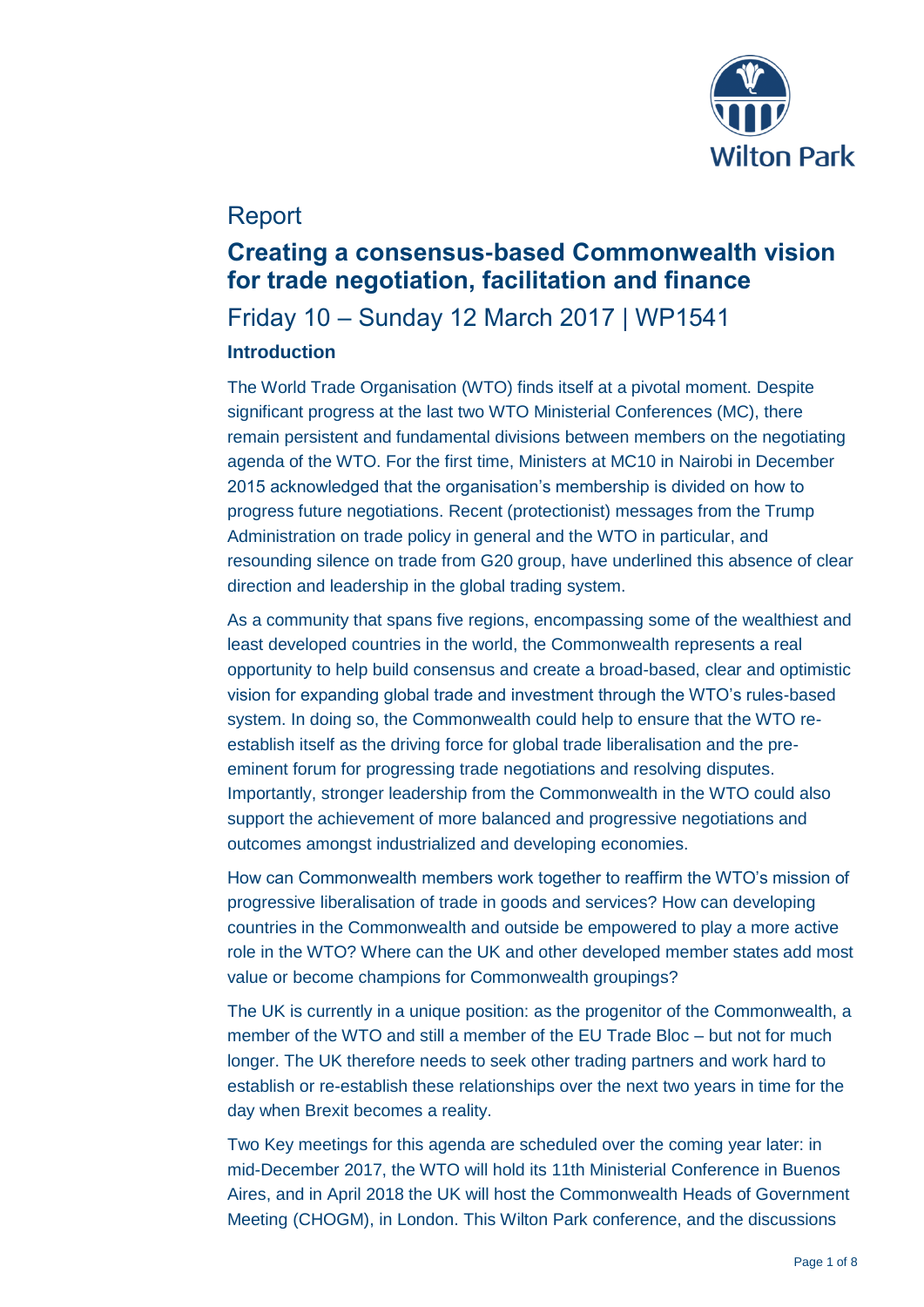contained within, formed part of the process that will inform these two potentially pivotal meetings for the global trade and development agenda.

### **Historical context**

The UK's entry into the EU in the 1970s came at some cost to many of its Commonwealth colleagues, shortly after many of its members gained independence from the UK during the 1950s and 60s. Trade barriers were erected that increased the cost of exporting to the UK at a time when its former colonies needed to strengthen their trading advantages in order to build independent economies equipped to perform on a larger international platform.

The era of a single dominating superpower has come to an end. The US no longer has the global dominance it thinks it has, China has increased its role as a global trading giant and Russia is flexing its muscles, however, none of these countries can claim to be the dominant superpower. Additionally, the Commonwealth is not the Anglo-centric based network it once was: members are trading with each other and the UK had turned its focus towards Europe and the EU in the decades since 1973 when it became part of the Common Market.

The multilateral agencies, formed in a post WWII were very much a product of their time when the West did dominate. Many have not adapted to the shifts in balance and if they wish to remain relevant and effective will need to do so.

The United Kingdom finds itself on the eve of a two-year process for withdrawing from the European Union, and at the same time looking to re-establish itself as a more globally focused trading partner. This presents a potential opportunity for re-engaging within the Commonwealth, although there is considerable work to do in developing a substantive trade agenda in this forum, and the limitations on the Commonwealth's membership mean that the multilateral trading system will continue to occupy primary importance for all member countries.

#### **Role of the Commonwealth**

- 1. The Commonwealth comprises 52 countries with a population of 2.3 billion, a combined economy of more than \$10 trillion and annual GDP growth in excess of 4 per cent. 94%of its 2.3 billion people live in Africa and Asia and 48 commonwealth countries are members of the World Trade Organisation. March 2017 saw the first formal meeting of Commonwealth trade ministers in London to prepare the way for discussions on a trade and investment agenda and mandate at the Commonwealth Heads of Government Meeting in April 2018. The aims of the meeting were to reaffirm the commitment of Commonwealth member countries to a "transparent free and fair multilateral trading system" and to define an agenda to promote trade, investment and job creation for its members.
- 2. In advance of the Commonwealth Trade Ministers Meeting, a set of 10 policy priorities on trade and development for the Commonwealth had been published jointly by the Overseas Development Institute and the UK All Party Parliamentary Group on Trade out of Poverty. This document was shared with the Conference participants and covered the following suggested priorities:
	- Reduce trade costs by implementing the World Trade Organisation Trade Facilitation Agreement, which would reduce trade costs worldwide by almost 17.5 per cent.
	- Ensure that the benefits of tariff preferences are maximised for developing countries, worth 715million Euros to Commonwealth developing countries.
	- Increase connectivity to better facilitate trade such as investments in ICT infrastructure to support e-commerce and the development of a more coherent regulatory framework.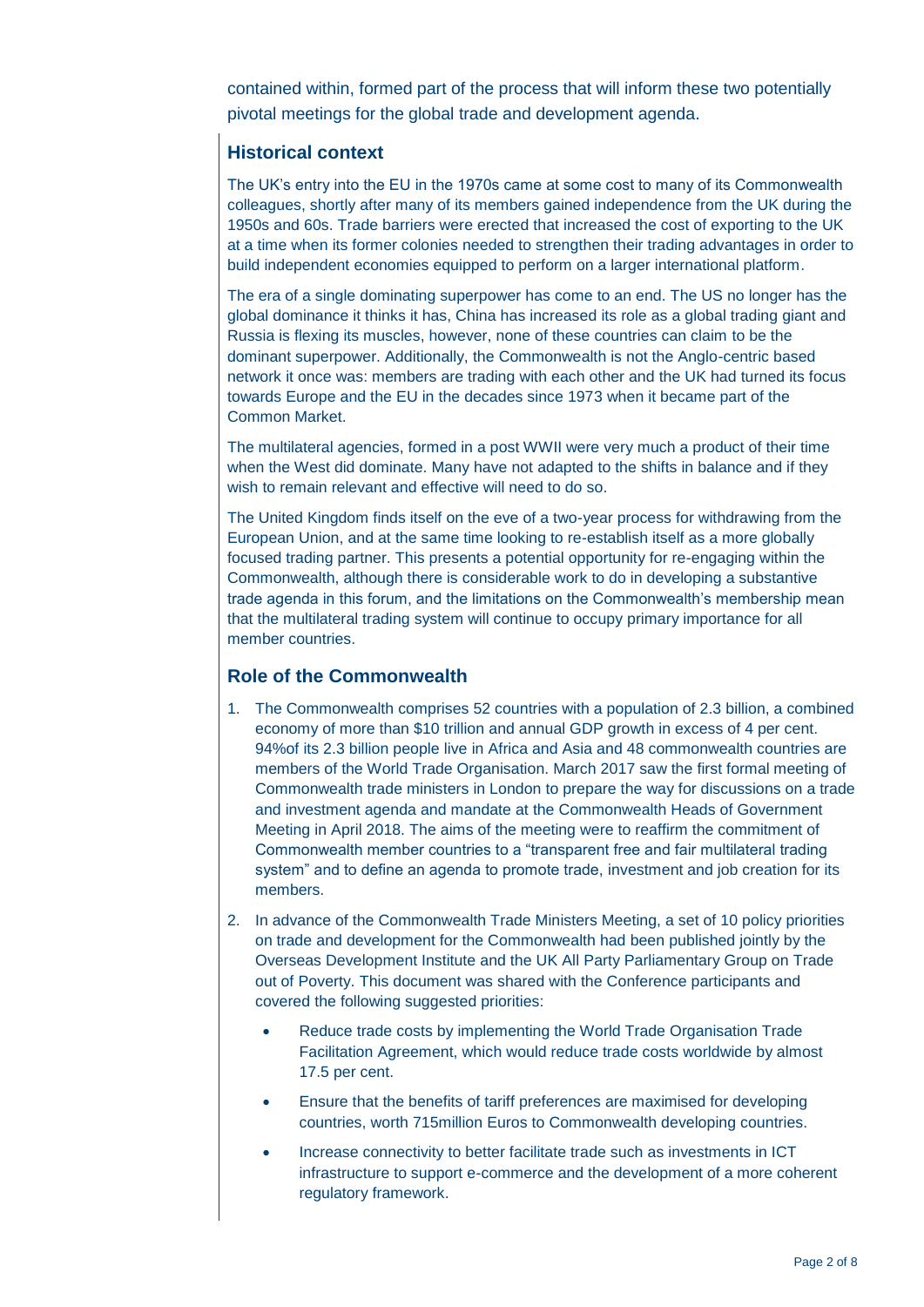- Expand trade finance for small and medium sized enterprises (SMEs). SMEs account for some 50 per cent of total employment and yet face the greatest challenges in accessing trade finance.
- Expand women's participation in trade. According to the International Finance Corporation (IFC) women own close to 10 million businesses worldwide and accounting for 38 per cent of SMEs in emerging markets.
- Develop skills for trade. Capacity development is critical to enhancing access to trade finance, marketing, management and logistics required for successful trading outcomes.
- Promote green growth through trade. Many Commonwealth island states are at risk from adverse climate change impact and the recently launched Climate Finance Access Hub (CFAH) and Green Finance Facility are examples of such Commonwealth initiatives particularly important for small, vulnerable economies.
- More and better targeted Aid for Trade (AfT) to reduce trading costs and enhancing export performance. A doubling of AfT can increase merchandise exports by 3.5 per cent and decrease import costs by 5 per cent.
- Establish a Commonwealth-wide trademark system to add value to Commonwealth goods and services. This would represent a low cost, high impact intellectual property solution for all members to make a single application with protection across all 52 Commonwealth members.
- Improve trade governance to maintain a clear Commonwealth trade and development agenda that promotes multilateralism in the current environment of increased protectionism.
- 3. The twin objectives on trade and development which these priorities cover are important as the benefits of trade and globalization are being increasingly questioned in some quarters, however, an increase in trade has been a major factor behind economic growth in developing countries and the Commonwealth represents an excellent forum for cooperation where voices of developing countries are being heard. As a forum that comprises many small and increasingly vulnerable island states it is an important vehicle for these lesser-heard voices.

#### **Intra-Commonwealth agreements: feasibility and regional potential**

- 4. In a post Brexit UK, and increasingly isolationist/protectionist stance from the US where economies such as China threaten to overwhelm smaller economies in the developing world, there is an opportunity for the Commonwealth to leverage its established network that includes 48 of its members in the WTO. The potential of the WTO is still very important, as demonstrated by its recent adoption of the Trade Facilitation Agreement. In the 2001 Doha Round, trade facilitation was considered the lowest priority but this has all changed with the Trade Facilitation Agreement being ratified in February 2017 and Time Magazine describing it as "the biggest global trade deal in two decades".
- 5. It is now widely recognised in today's globalised system of production that the speed and ease with which goods, services and finance can cross borders, therefore freeing up customs procedures, paperwork and streamlining an internationally recognised administrative process is as important as doing away with tariffs of trade.
- 6. In East African ports delays severely hamper export and import delivery times. With fresh produce this region exports such as fruit, vegetables and cut flowers, the potential for wastage is increased substantially by delays when crossing borders. Mombasa and Dar es Salaam have cut their import times by 41 per cent and 35 per cent and export times by 39 per cent and 62 per cent respectively between 2010 and 2015, partly as a result of investments from development partners to upgrade facilities at these ports and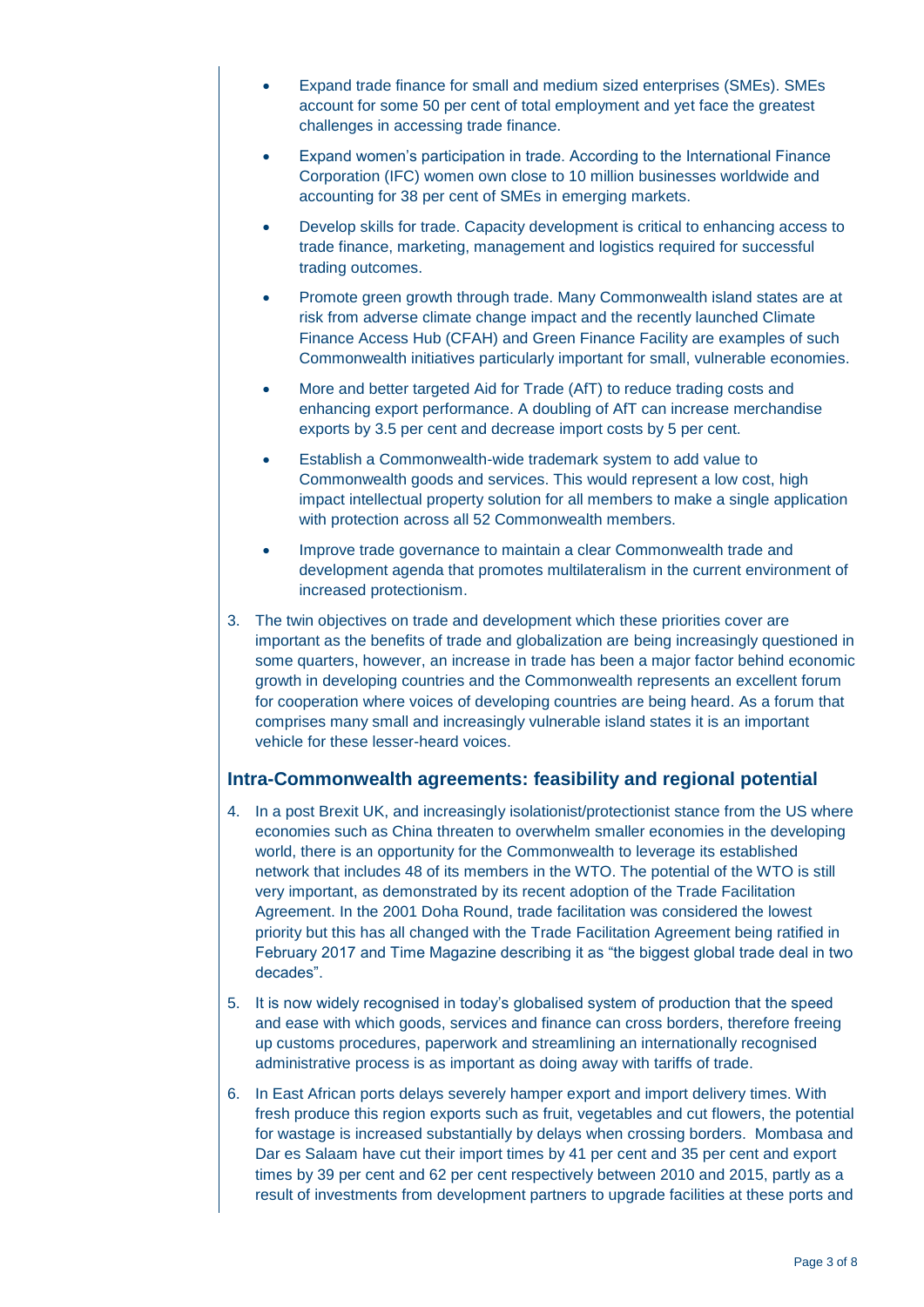enhancing their connectivity to neighbouring countries along transport corridors.

- 7. There are some other basic practical steps that can be taken to speed up trading. For example, foods being imported or exported from land-locked and land-linked countries are subject to controls at each border they reach. An internationally recognised system whereby controls for only the first point of entry are in place would hasten these goods to their destination or port of exit. Such a 'One Stop Border' system would need to be simple, harmonised across a region and, most importantly, transparent. Another step to reduce costs would be to introduce pre-arrival processing and electronic payments, as well as an Approved Operator Scheme, along the lines of the trusted-trader scheme established by Australia for example.
- 8. For these schemes to come to fruition and be effective will require less siloed attitudes across border agencies and government ministries – something that the Commonwealth Secretariat is working on and seeing progress. In a climate of increased protectionism amongst Northern and Western countries, countries in Africa, Asia, the Pacific and Caribbean within the Commonwealth could demonstrate the tangible benefits of regional cooperation with efficient, transparent and cheaper trade systems in place, building on their common language, legal and administrative traditions.
- 9. The rise in new technologies for payments, data storage and document registration, such as "blockchain" have enormous potential to speed up terms of trade, point of entry processing, pre-arrival processing and financial transactions. The enormity of its impact has yet to be explored, but increasingly companies and individuals are using "blockchain" as a secure and transparent platform for financial and contractual exchanges. This is an area where the Commonwealth could secure funding to pilot in a region, for example. Several countries are already using it to streamline their land registry system to good effect, storing the financial transactions, conveyancing paperwork and ownership of a parcel of land. With documentation sometimes running to over 600 pages for shipments, the impact of streamlining these procedures on speeding up shipment times is potentially enormous.
- 10. Within the Commonwealth, the countries that are more sophisticated within the services sector rather than merchandised trade, such as New Zealand, Australia, Canada and the UK, can help advance policy priorities and work in partnership with developing nations to devise regulatory frameworks in key backbone sectors (like finance, transport, and communications) that ease terms of trade, market entry and facilitate cross-border investment in these sectors. This may be more difficult to achieve when the delivery of services involves the movement of people across borders.

#### **Increasing recognition of the importance and potential of the Commonwealth**

- 11. The Commonwealth has generally been sidelined for the last 40 years in the areas of trade and investment and the perception has been that it has not been an important body specifically for the UK in comparison to the EU and USA. However, with the rise in South / South trade and China becoming increasingly dominant on the world trade stage, the Commonwealth stands to reposition itself as a coherent and recognisable force which can help to provide clearer leadership in the multilateral trading system, facilitate greater trade between its members and provide a platform for countries such as the UK to engage more proactively with other members on a substantive trade and development agenda and work programme than previously.
- 12. For this to happen, there needs to be increased recognition of the importance and potential of the Commonwealth in regards to boosting trade and investment which could be done at three levels:
	- **Higher level** to win over the hearts and minds: explain what the Commonwealth is about and its relevance in the evolving global trading environment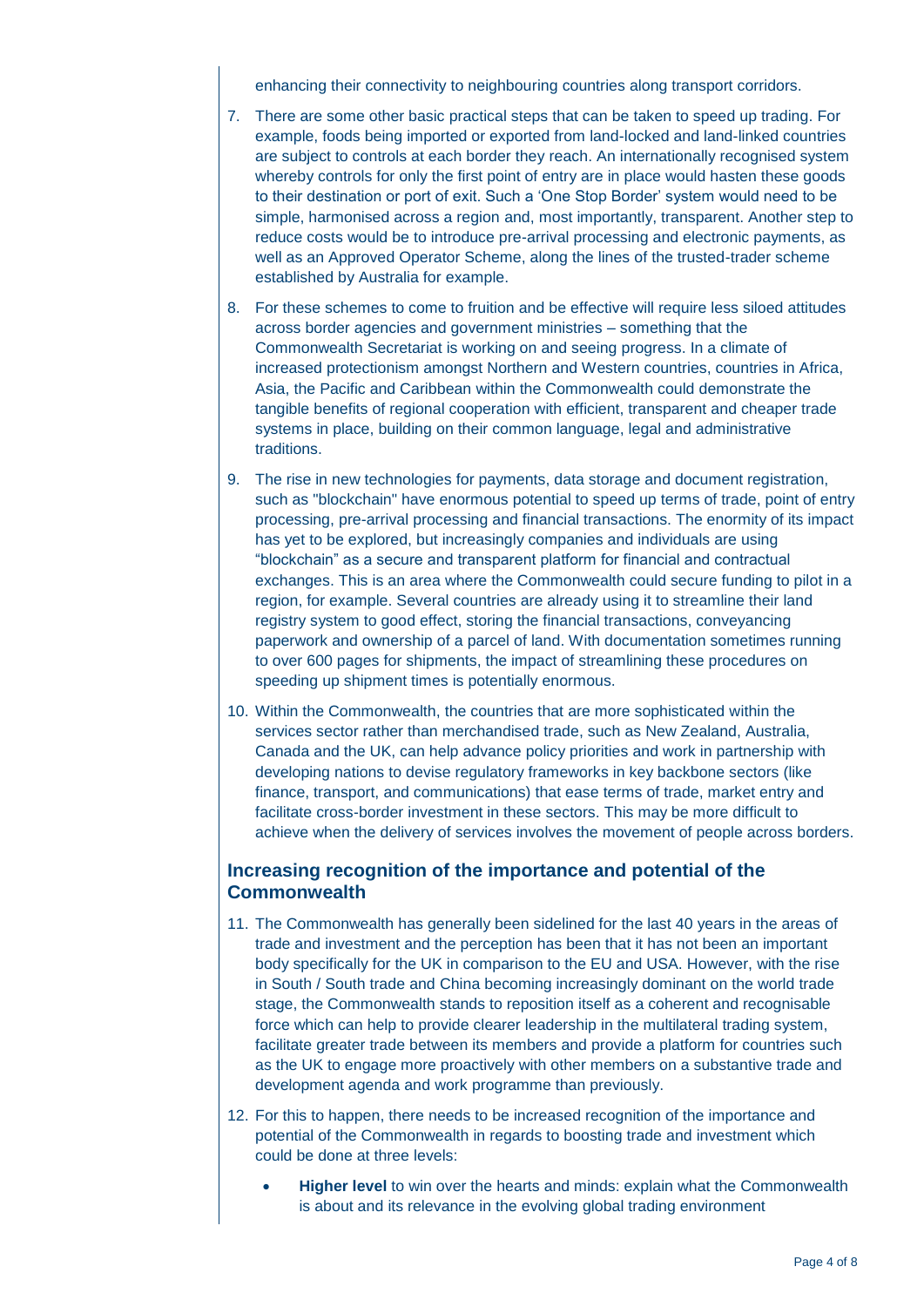emphasising its capability to promote trade that will generate jobs and increase prosperity amongst its members. Whilst the successes of the Commonwealth need to be celebrated, its failures and shortcomings also need to be examined in order to learn what the best ways forward might be.

- **Regulatory level** where a network of institutions can help with operationalisation, freeing up barriers, working towards reciprocal arrangements within regions and working on more seamless, efficient cross-border transactions in terms of finance, legal processes and actual movement of goods and services.
- **National and local levels** by bringing in the private sector, talking to consumers and creating domestic champions for the Commonwealth that people will listen to, such as SMEs, taking into account that the mind-set of entrepreneurs.
- 13. According to a 2016 report by the Commonwealth Secretariat, Commonwealth countries benefit from a 19 per cent lower cost of trade between members which demonstrates its tangible value and this 'killer fact' is little known. More publicity, evidenced by these types of facts and figures is needed both at national and international levels to increase the visibility of the Commonwealth and its 'brand. Bertrand de Jouvenal said that 'we create our world by the way we talk about it'. We need to start talking more about the Commonwealth in order to create an effective environment where trade and investment can flourish amongst its members.
- 14. The Global Goals were set at a time before the now highly challenging environment of Brexit and the new US administration. SDG 17 to 'strengthen the means of implementation and revitalize the global partnership for sustainable development' is under much greater threat than ever. Whilst partnerships are being talked about by many, it would appear that the reality is much more Darwinian at the global level.
- 15. If the Commonwealth is to buck this trend, there need to be the instruments and capacities to achieve these concrete partnerships and encourage the completion of new trading agreements within the multilateral system. Finance and technology are key instruments and capacity to access, engage and operationalise these assets across – and within - the Commonwealth developed and developing country members more evenly needs to be enhanced. Whilst the Goals have been negotiated, the actual operationalisation has not been thought through with some considering the goals as too ambitious to be realistic. Greater co-ordinated action by Commonwealth members in implementing initiatives to achieve the Global Goals related to trade and development and reporting baselines and progress against milestones regularly and transparently – would set an excellent example which other countries could follow.

#### **Issues of capacity and ability to access**

- 16. The issues of capacity and finance to implement trade facilitation schemes and systems, as well as put more streamlined services sector regulatory frameworks in place, were seen as major obstacles to implementation and the costs involved are substantial for smaller countries with low GDP.
- 17. Policy and organisational change will need to take place to modernise cumbersome, opaque customs business models that currently prevail in many Commonwealth countries and this will take time. But with the bigger picture in mind, these are worth pursuing both in terms of their ability to facilitate trade, attract investment, and to increase net revenues from customs for national exchequers through greater efficiency.
- 18. It will require government and the private sector to work together and connect up with logistics, quality control, certification, ethical sourcing and delivered to the points of entry and exit expediently. This will require training of customs officials at all levels and significant investment in new technology and infrastructure, as well as a clear statement on the benefits for each country.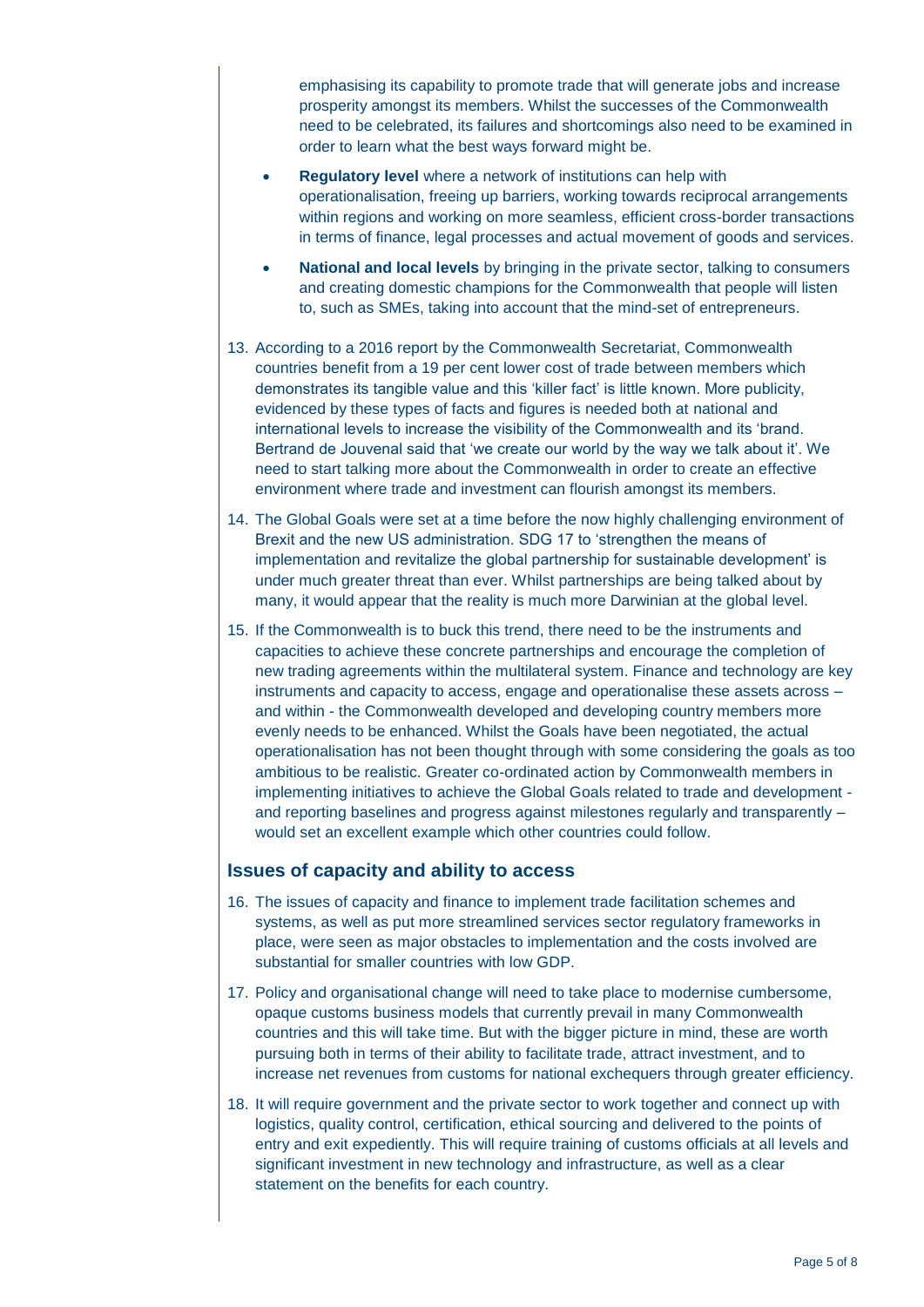- 19. There are funds available to support these initiatives, but there is a problem with capacity to develop bankable programmes and access funding in many countries. Many of the stipulations are too onerous for small island states and there is a lack of capacity to articulate in the manner that development partners may require.
- 20. One of the issues is how to engage with Small and Medium-sized Enterprises in boosting their participation in international trade. Despite an increase in jobs and growth within the Commonwealth, there is still a trade finance shortfall of \$120bn in Africa and \$700million in Asia. SMEs applying for trade finance are rejected at a rate 31 per cent in Asia, followed by Africa at 18 per cent. Banks lack information on SME finance and the quality of applications is generally poor. This is in addition to a lack of capacity on the part of the banks to effect the required due diligence procedures on smaller, unknown (to them) organisations. SMEs lack practical information and support on how to meet Bank's trade finance lending requirements so to close this gap would be of tangible immediate benefit. The establishment of business services advisers in Commonwealth countries that provide information on what trade finance funding is available, and 'brokers' between the lenders and SMEs seeking finance would be a useful initiative that the Commonwealth Enterprise and Investment Council could help to catalyse.
- 21. The Commonwealth's new Trade Finance Facility is investing \$20million for start up capital to underwrite risks of lenders; the CDC, IFC, Asian Development Bank and African Bank also have facilities and how the Commonwealth can support the expansion of these facilities would be a useful step, as for every \$1 invested, \$20 are generated, which is an enormous rate of return. India, Sri Lanka and Mauritius have another model – a Credit Enhancement Fund – where \$5million has been pledged thus far. In the Commonwealth's Trade Finance Facility, contributing governments offer a facility whereby the participating banks (currently Standard Chartered and Bank of Baroda) will only have to underwrite 90 per cent of the risk should there be a defaulting, leaving the Facility with a 10 per cent risk exposure. Around \$50-60 million is targeted as capital for the Facility; it has a supervisory board comprising Commonwealth Members, donors and the private sector. By starting out with less risky subjects such as Mauritius, it will then roll out to riskier areas as it proves itself an effective instrument to build capacity to negotiate terms of trade finance.
- 22. A facility that builds the capacity of women-owned business organisations to be able to put together bankable proposals would also be of great use. In Kenya, Barclays Bank offered a \$100million facility to lend to women-owned business but was unable to disburse any of it by the year end. However, thanks to a partnership with ITC's SheTrades initiative, Barclays has now been able to disburse all the funds in the facility to bankable projects. ITC SheTrades is a women-owned business initiative that helps women-owned business develop bankable projects and takes account of the fact that women in many countries do not have traditional collateral such as land or property as they are denied ownership of these types of assets.
- 23. There was also a call for more 'expeditionary' banks that are prepared to take more risk in emerging markets. Nigerian banks are very strong here and have the right mindset to invest in the Caribbean and Commonwealth. Could there be an 'expeditionary' Commonwealth Bank that was listed in London and could act as a catalyst?
- 24. In a region such as the Caribbean that consists mainly of small island states and experiences high levels of unemployment, a high cost of doing business as well as suffering high impacts of climate change and where loss from natural disasters costs the region \$835 million annually, much more needs to be done for SMEs. SMEs contribute 60-70 percent to GDP and employ of 50 per cent of the region's workforce. However, they are severely constrained by low levels of technology, a low skills base, a small and risk-averse banking sector charging unaffordable rates of interest, combined with a lack of access to finance and a lack of impetus from the international community to invest in the region. A similar situation can be expected in the small islands of the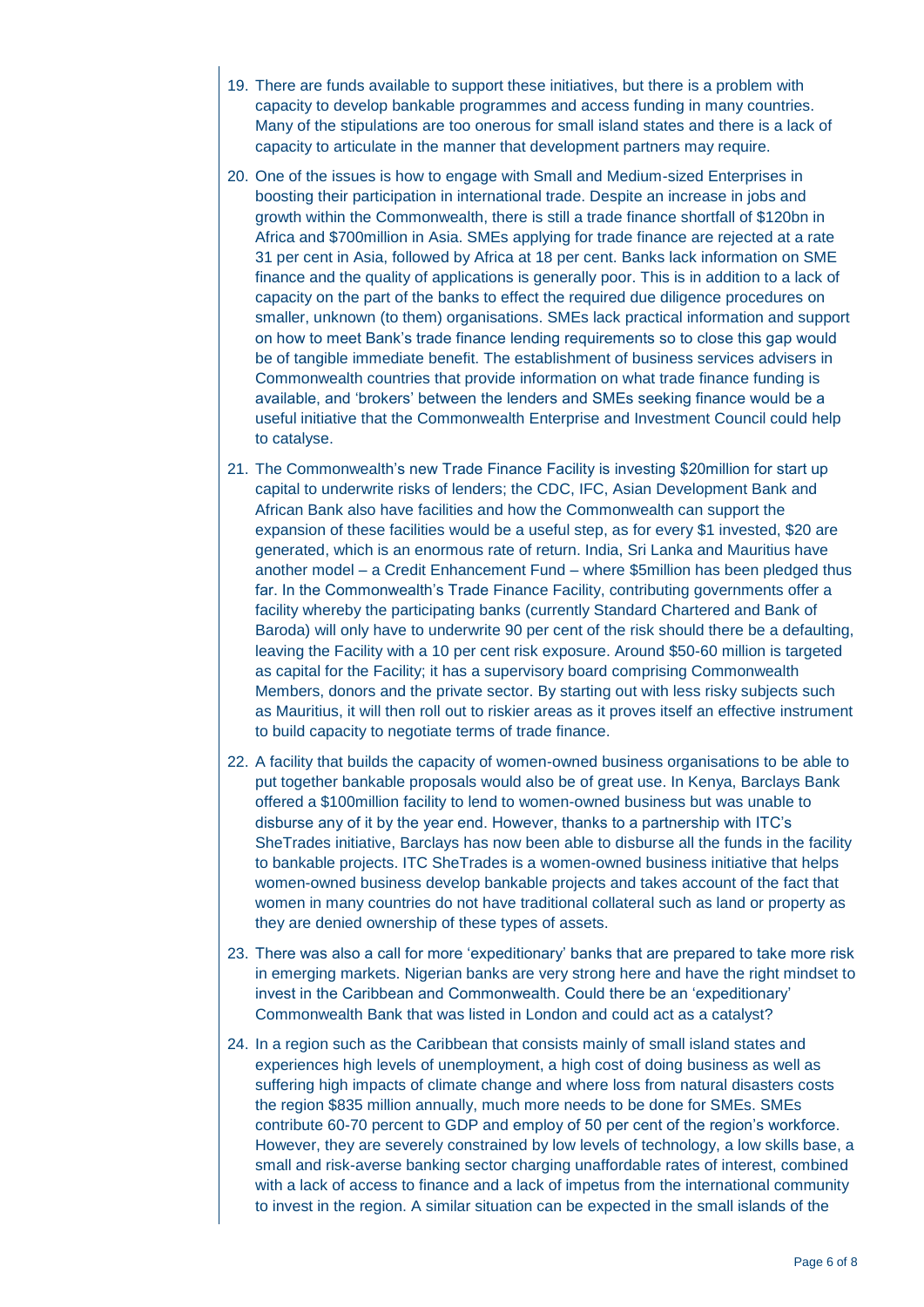Pacific.

25. It was suggested that Regional Investor Networks could be supported by the Commonwealth Secretariat and the CWIEC that would stimulate private investment into early stage enterprises by providing funding products that help entrepreneurs raise capital. The Regional Angel Investor Network (RAIN) is part of the World Bank's Entrepreneurship Programme for Innovation in the Caribbean (EPIC) – a seven year, 20 million Canadian dollar programme, funded by the Government of Canada that seeks to build a supportive ecosystem for high-growth and sustainable enterprises throughout the Caribbean.

#### **Developing a plan of action**

- 26. A number of concrete suggestions were made by Conference participants as to how the Commonwealth could integrate with trade initiatives, facilitate access to trade investment funds and build capacity to enable smaller countries to take advantage of these initiatives.
	- **A Commonwealth network for trade** enhance and invest in the existing connections, structures and frameworks between Commonwealth members that will build on the current activities, be more proactive in encouraging members to arrive at mutually beneficial trade arrangements and enhance/streamline regulatory frameworks in order to deliver more value-producing activities.
	- **Centre of best practice/excellence** built up by the Commonwealth that will generate evidence on successes and failures, share learning and provide technical assistance to Commonwealth member states on trade negotiation, trade finance and facilitation. This Centre of Excellence could host a dashboard on its website providing statistics on costs of trade, times involved and how these are changing over time – a kind of 'ComparetheCommonwealth.com' that will provide an "at a glance" of how each country is progressing in its terms of trade.
	- **Trusted trader scheme** in conjunction with national customs agencies, establish an internationally recognised Commonwealth Trusted Trader Scheme that will also work with port authority regulatory bodies to speed up trading times towards some headline targets. This will take time to establish and will need to be run in a highly transparent manner. Its success will also depend on a critical mass of countries buying into the system and supporting its development and roll-out.
	- **Commonwealth trade finance brokering service** linking trade finance lenders with potential borrowers, working with the Regional Investor Networks, and acting as a 'critical friend' for smaller countries and SMEs to prepare successful applications for support within the trade arena. The Commonwealth could also have a role to play in helping lenders reduce their risk by building up an accreditation system for trade finance brokers that would cut down the time required on due diligence so that SMEs are not excluded by virtue of the fact that lenders do not have the capacity to do this for smaller borrowers.

#### **Conclusion**

The world is currently experiencing a period of great uncertainty with both sides of the Atlantic in turmoil and relationships being built between countries such as China and India that are likely to change previous balances of economic power in the global economy. America's hold on global trade has halved in the last 20 years; its threatened isolationist policy is therefore not such an issue as it might once have been, but it will leave a leadership vacuum in the global trading system. China's dominance in the trading arena, particularly with developing countries in Africa and Asia, has encouraged those nations to increase their trade negotiation capacity.

The Commonwealth member countries can have a key role to play in helping to provide